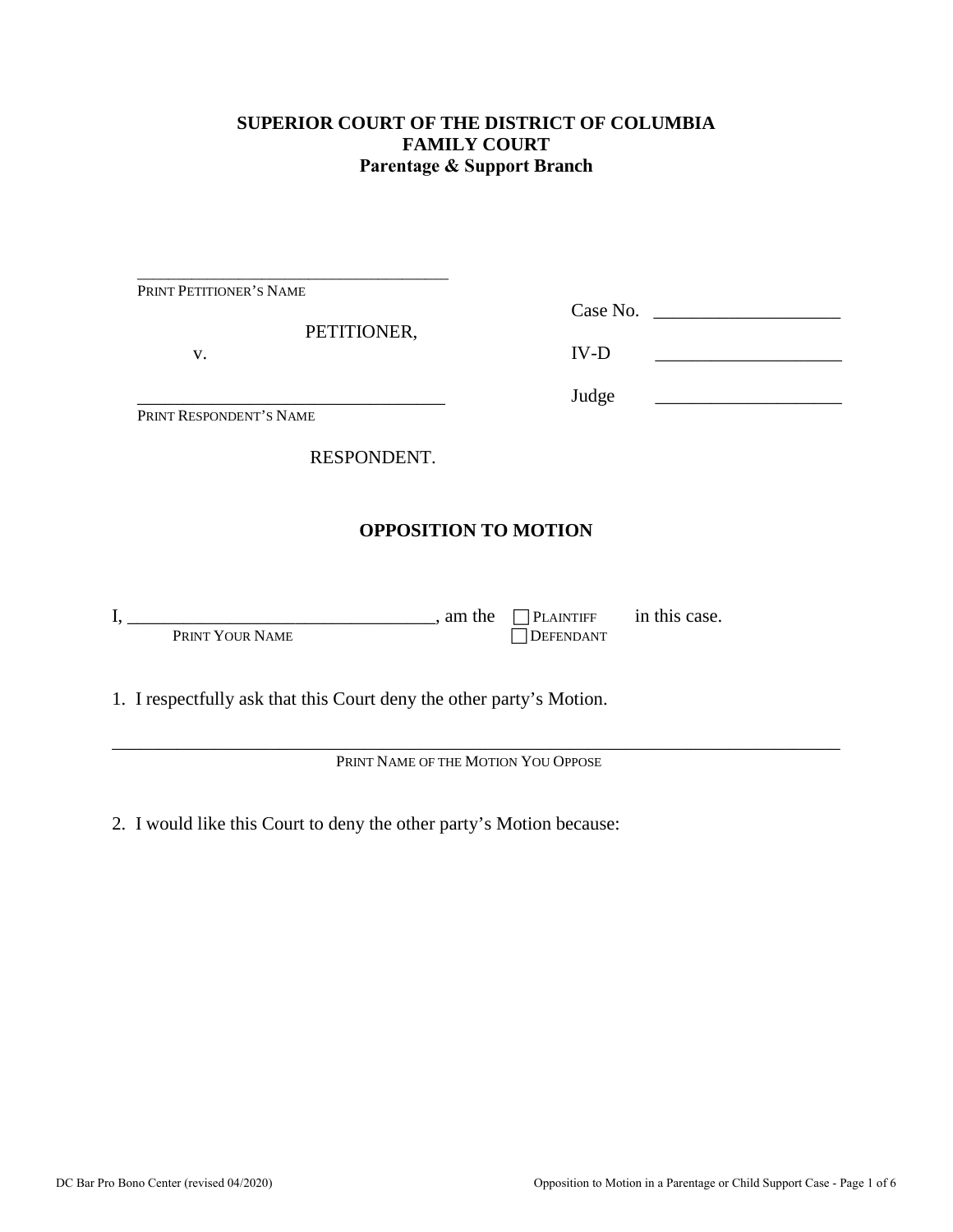# **Request for Relief**

**I RESPECTFULLY REQUEST that** the Court deny the other party's Motion in this case.

#### **I ALSO REQUEST that the Court award any other relief it considers fair and proper.**



I DO request an oral hearing in front of the judge on this motion.

I declare under penalty of perjury that the foregoing is true and correct*.* 

*If this document is to be signed outside the geographic boundaries of the United States, Puerto Rico, the United States Virgin Islands, and any territory or insular possession subject to the jurisdiction of the United States, additional requirements must be met prior to signing. See Super. Ct. Dom. Rel. R. 2(c)(1)(B).*

| <b>DATE</b>          |  |
|----------------------|--|
| <b>PHONE NUMBER</b>  |  |
| <b>EMAIL ADDRESS</b> |  |
|                      |  |
|                      |  |

 SUBSTITUTE ADDRESS: CHECK BOX IF YOU HAVE WRITTEN SOMEONE ELSE'S ADDRESS BECAUSE YOU FEAR HARASSMENT OR HARM.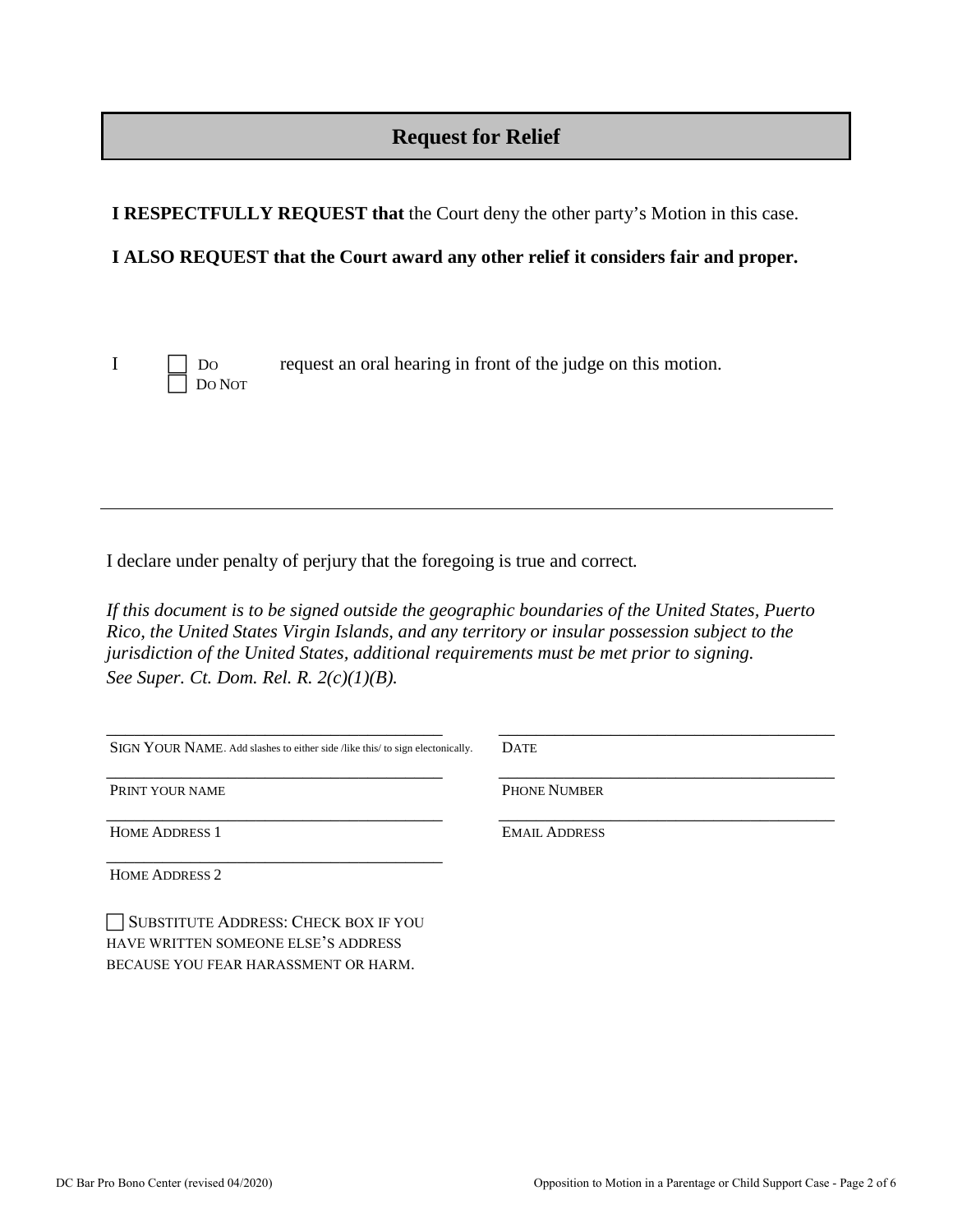## **POINTS AND AUTHORITIES IN SUPPORT OF OPPOSITION TO MOTION**

In support of this Opposition to Motion, I refer to:

- 1. Super. Ct. Dom. Rel. R. 7(b).
- 2. The record in this case.
- 3. The attached supporting document(s), if any.

[LIST ANY DOCUMENTS THAT YOU ARE ATTACHING]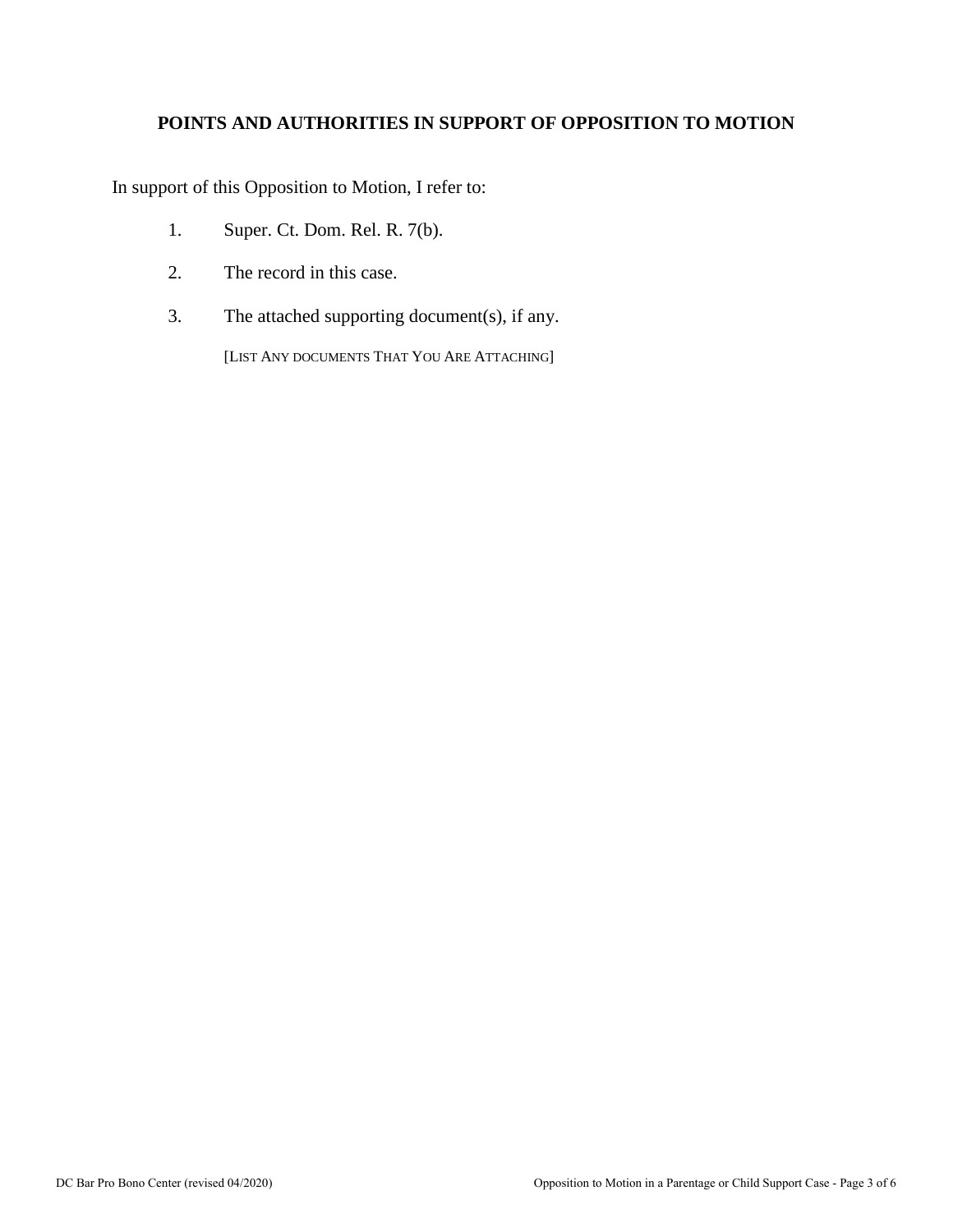#### **SUPERIOR COURT OF THE DISTRICT OF COLUMBIA FAMILY COURT Domestic Relations Branch**

PRINT PLAINTIFF'S NAME

\_\_\_\_\_\_\_\_\_\_ DRB \_\_\_\_\_\_\_\_\_\_

PLAINTIFF,

\_\_\_\_\_\_\_\_\_\_\_\_\_\_\_\_\_\_\_\_\_\_\_\_\_\_\_\_\_\_\_\_\_\_\_\_

\_\_\_\_\_\_\_\_\_\_\_\_\_\_\_\_\_\_\_\_\_\_\_\_\_\_\_\_\_\_\_\_\_\_\_\_

JUDGE: \_\_\_\_\_\_\_\_\_\_\_\_\_\_\_\_\_\_

v.

PRINT DEFENDANT'S NAME

DEFENDANT.

## **RULE 5 PROOF OF SERVICE FORM**

**IF YOU HAVE ALREADY SERVED THE OTHER PARTY WITH A COPY OF YOUR PAPERS**, YOU CAN FILL OUT AND FILE THIS **PROOF OF SERVICE FORM** AT THE SAME TIME THAT YOU FILE YOUR PAPERS.

**IF YOU HAVE NOT ALREADY SERVED THE OTHER PARTY WITH A COPY OF YOUR PAPERS**, YOU MUST FILL OUT AND FILE THIS **PROOF OF SERVICE FORM** AFTER YOU SERVE THE OTHER PARTY.

**IF THE OTHER PARTY HAS A LAWYER IN THIS CASE, YOU MUST SERVE A COPY OF THE PAPERS TO THE LAWYER. IF THE OTHER PARTY DOES NOT HAVE A LAWYER, A COPY OF THE PAPERS SHOULD BE SERVED DIRECTLY TO THE OTHER PARTY.** 

| 1. I certify that on                                                                                      |                                      | $\blacksquare$ $\blacksquare$ I served copies of $\blacksquare$ | $\mathbf{to}$ :     |
|-----------------------------------------------------------------------------------------------------------|--------------------------------------|-----------------------------------------------------------------|---------------------|
| <b>DATE OF SERVICE</b>                                                                                    |                                      |                                                                 |                     |
|                                                                                                           |                                      | $NAME(S)$ OF PLEADING(S)                                        |                     |
| The other party, $\frac{1}{\sqrt{1-\frac{1}{2}}}\left\lfloor \frac{1}{2}\right\rfloor$                    | $\mathbf{or}$<br>NAME OF OTHER PARTY |                                                                 |                     |
| The other party's attorney, _______________________________, who represents ____________________________. | NAME OF ATTORNEY                     |                                                                 | NAME OF OTHER PARTY |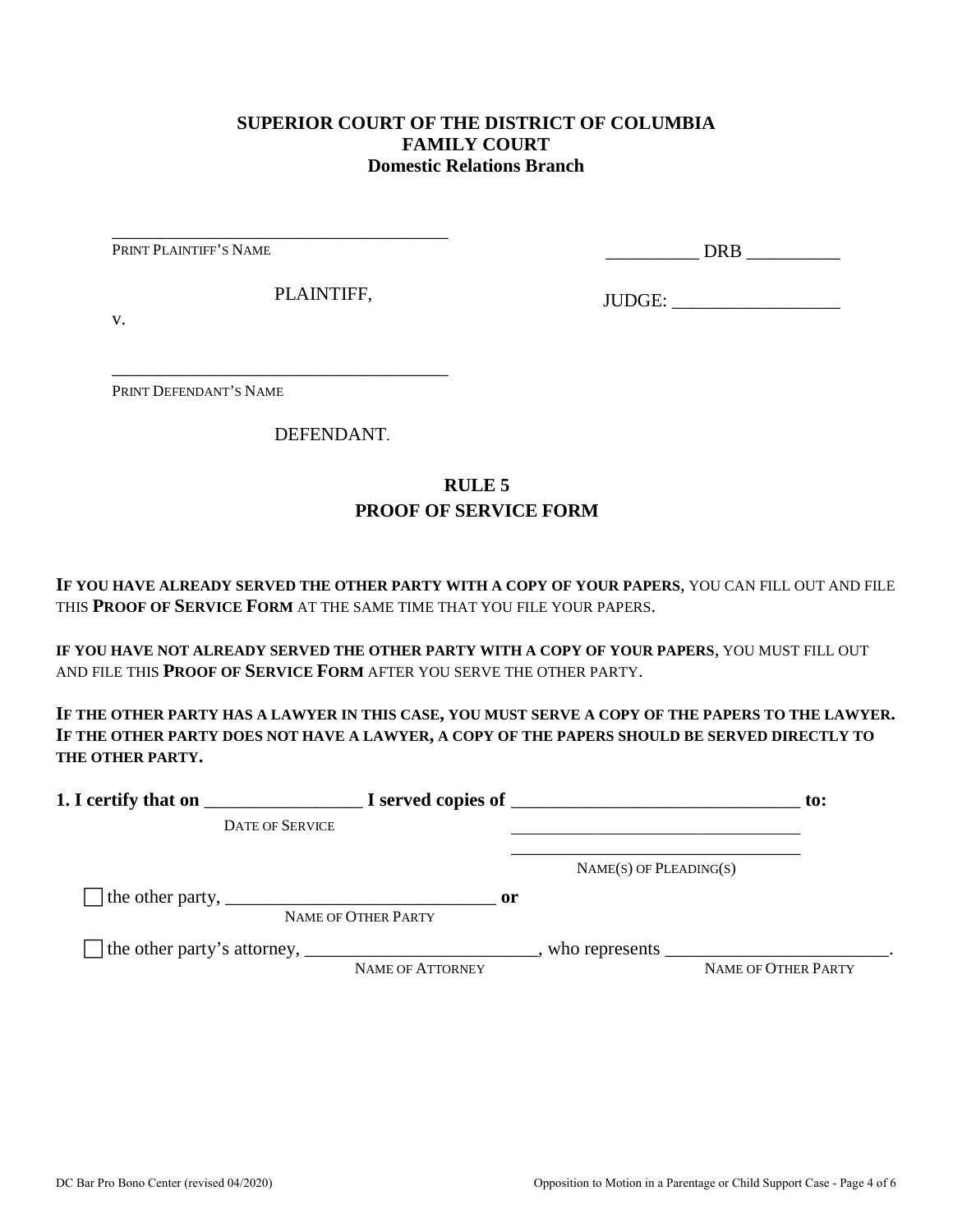#### **2. I delivered copies of the papers by:** [CHECK ONE]

**handing them to the other party**.

 **sending them to the other party by first class mail** to the other party's last known address: \_\_\_\_\_\_\_\_\_\_\_\_\_\_\_\_\_\_\_\_\_\_\_\_\_\_\_\_\_\_\_\_\_\_\_\_\_\_\_\_\_\_\_\_\_\_\_\_\_\_\_\_\_\_\_\_\_\_\_\_\_\_\_\_\_\_\_.

ADDRESS WHERE THE PAPERS WERE SENT **leaving them with a person of suitable age and discretion** who lived with the other party at: \_\_\_\_\_\_\_\_\_\_\_\_\_\_\_\_\_\_\_\_\_\_\_\_\_\_\_\_\_\_\_\_\_\_\_\_\_\_\_\_\_\_\_\_\_\_\_\_\_\_\_\_\_\_\_\_\_\_\_\_\_\_\_\_\_\_\_. ADDRESS OR DESCRIPTION OF PLACE WHERE PAPERS WERE SERVED This place is the other party's  $\Box$  TEMPORARY RESIDENCE. PERMANENT RESIDENCE. OTHER: \_\_\_\_\_\_\_\_\_\_\_\_\_\_\_\_\_\_\_\_\_\_\_\_\_\_\_\_\_\_\_\_\_. SPECIFY OTHER TYPE OF RESIDENCE I state the following about the person I gave the papers to (PROVIDE AS MANY DETAILS AS POSSIBLE): Their name: Their approximate age: \_\_\_\_\_\_\_\_\_\_\_\_\_\_\_\_. Their relationship to the other party is: □ Spouse/partner Family member (specify): \_\_\_\_\_\_\_\_\_\_\_\_\_\_\_\_\_\_\_\_\_\_\_\_\_\_  $\Box$  Roommate  $\Box$  Other: **leaving them at the other party's attorney's office** with the attorney, a clerk or other person in charge: \_\_\_\_\_\_\_\_\_\_\_\_\_\_\_\_\_\_\_\_\_\_\_\_\_\_\_\_\_\_\_\_\_\_\_\_\_\_\_\_\_\_\_\_\_\_\_\_\_\_\_\_\_\_\_\_\_\_\_\_\_\_\_\_ PRINT NAME OF PERSON SERVED WITH PAPERS \_\_\_\_\_\_\_\_\_\_\_\_\_\_\_\_\_\_\_\_\_ TITLE OF PERSON SERVED \_\_\_\_\_\_\_\_\_\_\_\_\_\_\_\_\_\_\_\_\_\_\_\_\_\_\_\_\_\_\_\_\_\_\_\_\_\_\_\_\_\_\_\_\_\_\_\_\_\_\_\_\_\_\_\_\_\_\_\_\_\_\_\_ STREET ADDRESS CITY, STATE AND ZIP CODE **sending them electronically** through CaseFileXpress or some other electronic way agreed to by the other party in writing: \_\_\_\_\_\_\_\_\_\_\_\_\_\_\_\_\_\_\_\_\_\_\_\_\_\_\_\_\_\_\_\_\_\_\_\_\_\_\_\_\_\_\_\_\_\_\_\_\_\_\_\_\_\_\_\_\_\_\_\_\_\_\_\_ EMAIL ADDRESS OF OTHER PARTY (IF USED) \_\_\_\_\_\_\_\_\_\_\_\_\_\_\_\_\_\_\_\_\_\_\_\_\_\_\_\_\_\_\_\_\_\_\_\_\_\_\_\_\_\_\_\_\_\_\_\_\_\_\_\_\_\_\_\_\_\_\_\_\_\_\_\_ ELECTRONIC MEANS USED (FOR EXAMPLE: EMAIL, CASEFILEXPRESS)  $\Box$  **some other way** agreed to by the other party in writing:

\_\_\_\_\_\_\_\_\_\_\_\_\_\_\_\_\_\_\_\_\_\_\_\_\_\_\_\_\_\_\_\_\_\_\_\_\_\_\_\_\_\_\_\_\_\_\_\_\_\_\_\_\_\_\_\_\_\_\_\_\_\_\_\_\_\_\_\_\_ SPECIFY HOW SERVICE WAS COMPLETED